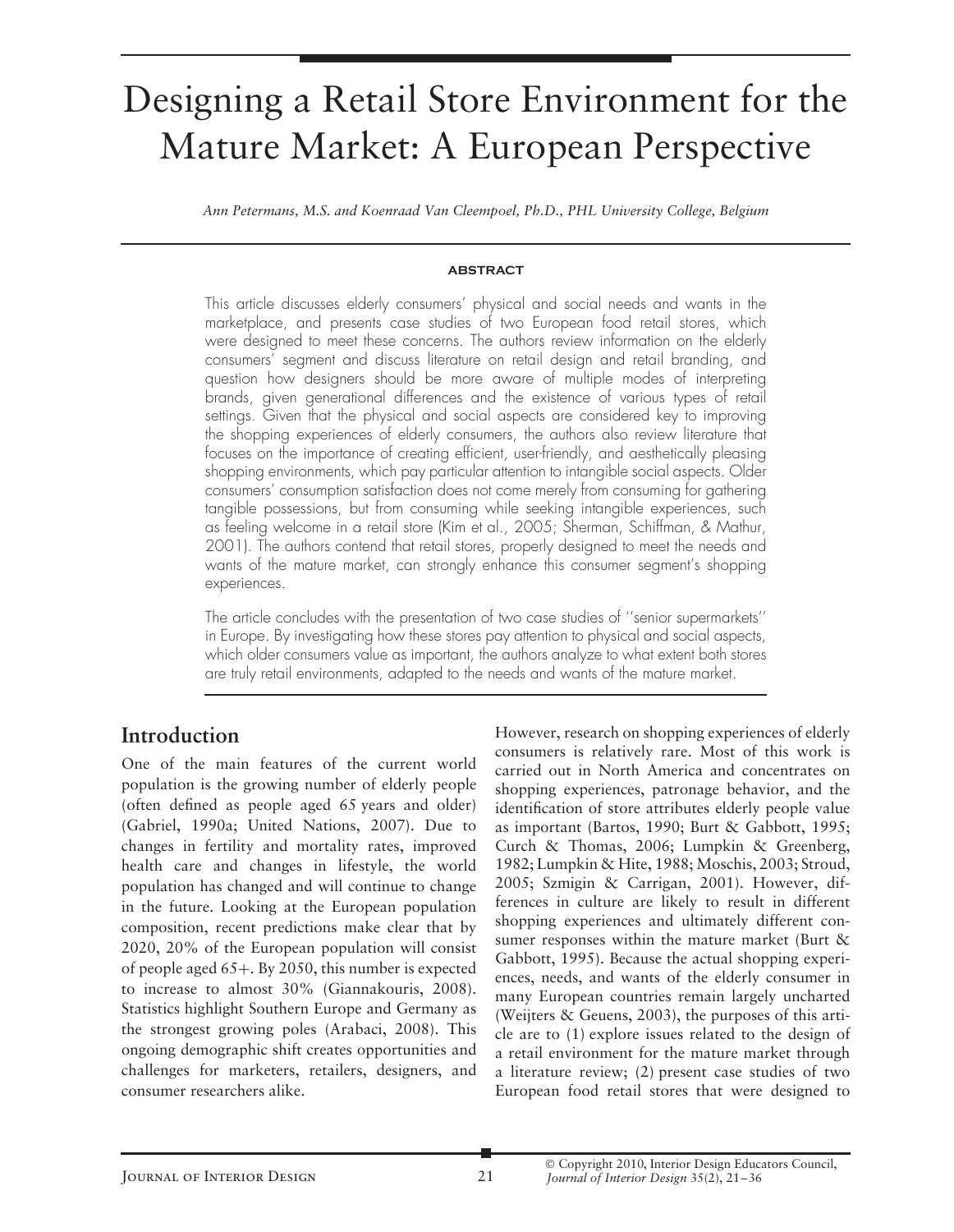*...* [European] food retail stores, properly designed to meet the needs and wants of the mature market, can strongly enhance this consumer segment's shopping experiences.

meet the needs of older consumers; and (3) describe and discuss the implications of these approaches for both retail and interior designers.

The opening section of the article begins with a review of current literature on the elderly consumers' segment. The second section discusses literature on retail design and retail branding and the question of how designers can become more aware of multiple modes of interpreting brands, given generational differences and the existence of various types of retail settings. The third section reviews existing academic literature on elderly consumers' needs and wants in the marketplace. The final section begins by describing the growth and design of European supermarkets and concludes with two case studies of ''senior supermarkets'' in Europe. It argues that food retail stores, properly designed to meet the needs and wants of the mature market, can strongly enhance this consumer segment's shopping experiences.

# **Literature Review**

# **Today's Mature Market**

# *Different from Previous Generations*

Today's "silver shoppers"<sup>1</sup> are different in comparison with elderly consumers of previous generations (Mathur & Moschis, 2005; Szmigin & Carrigan, 2001). The vast majority of people aged 65+ want to enjoy life as long as they can, stay active, continue to consume, and start to enjoy experimenting with new technologies (Balazs, 1994; Brock, n.d.). This is also true for the baby boomer generation (people born between the years 1946 and 1964) (Greer Huss Pace, 2006). Baby boomers and people aged  $65+$ share an increased tendency to retire earlier, and thus, to have more leisure time, to be used for shopping and spending (Balazs, 1994; Buck, 1990; Greer Huss Pace, 2006; United Nations, 2001). Given that a significant proportion of people of this age group appear to have high disposable income and low debt rates, $2$  it is clear that this consumer segment presents a highly interesting opportunity for retailers.

# *Segmenting the Mature Market*

Although in the remainder of the article the group of silver shoppers will be considered in its entirety, it is also important to note that as a group the mature market is just as diverse as other age groups. Indeed, various types of elderly consumers shop somewhat differently for diverse product types and have somewhat different needs and wants in the marketplace (Hare, 2003; Moschis, 1992). Academic literature on segmentation strategies to identify these different subgroups is readily available (Balazs, 1994; Bone, 1991; Mathur & Moschis, 2005; Moschis, 2003; Oates et al., 1996; Sherman, Schiffman & Mathur, 2001; Stroud, 2005).

Demographic Segmentation

Although ''chronological age'' appears to be the easiest way of segmenting older consumers, in most cases, it is probably the least effective variable because it does not correlate well with behavior (Gabriel, 1990b; Moschis, 2003; Myers & Lumbers, 2008; Stroud, 2005). Oates et al. (1996) indicate that demographic data does not give a complete image of the consumer. Instead, they propose "psychological age"<sup>3</sup> as a segmentation variable, referring to the response people give when being asked ''how old do you feel?'' After all, elderly people can be chronologically old without actually feeling old. By adding such psychological information to demographic data, a marketer will be able to better understand consumers (Oates et al., 1996).

# Psychographic Segmentation

Psychographic segmentation entails segmenting the market based on people's lifestyle, personality, or values (Kotler, 2001). Moschis (1996, 2003) articulated *gerontographics* as a concrete psychographic segmentation variable. He discovered that older people's behavior is sensitive to their needs and lifestyles, which are influenced by the life-changing events and circumstances they experience. This segmentation method takes the aging process and the person's life experiences into consideration. According to Moschis, these variables change when people get older and often say a lot more about a person than his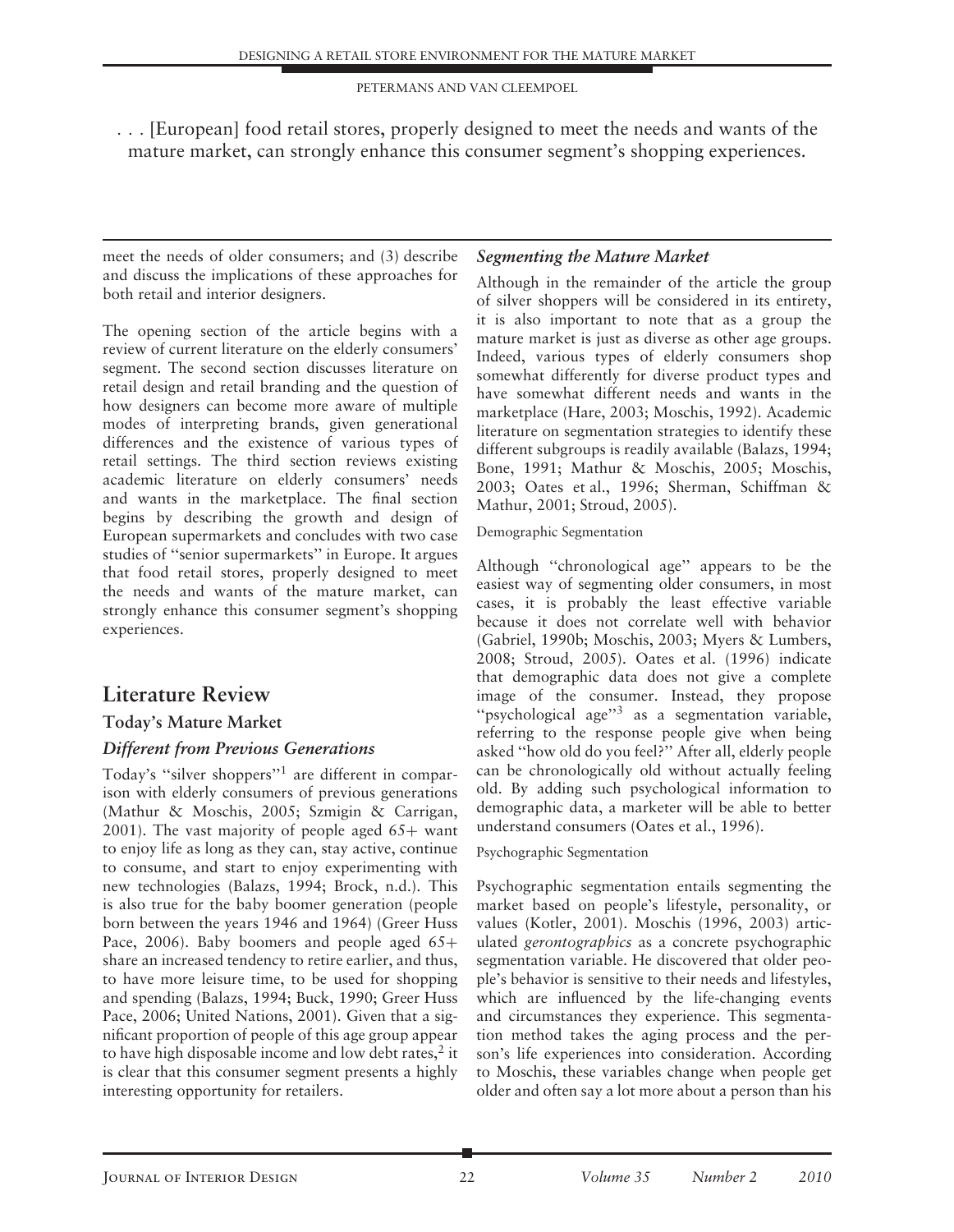Tangible retail design concerns the usage of fixed, material cues in the design of the store, which can affect consumers' *...* Intangible retail design elements, on the other hand, refer to the use of immaterial cues, which also can influence consumers' opinion.

or her demographic age. Aging therefore often results in changes of consumer's needs for and perceptions of products and services and consumer's responses to marketing stimuli.

Despite Moschis' work, there is no accordance among different authors about the selection of variables, which can be considered as psychographic segmentation variables (Ahmad, 2003).

### Other Segmentation Criteria

Besides segmenting the mature market by demographic and psychographic variables, segmentation by income, gender, geography, education, health, social–professional activity, and dependence are possible (Burnett, 1996; Stroud, 2005; Weijters & Geuens, 2003). Furthermore, retailers could benefit from understanding the shopping orientation of older consumers. In the study on aging consumers (people aged 50 and older), Balazs (1994) makes a distinction between recreational and functional (or economic) shoppers. Recreational shoppers are people who like to shop, and consequently shop significantly longer and more frequently than functional shoppers. They also seem to spend more money than functional shoppers. Functional shoppers just shop for what they need and are not interested in other aspects. Since Balazs' study pointed out that 70% of her respondents could be categorized as recreational shoppers, this consumer segment provides great potential for retailers and designers alike.

After having described today's mature market and strategies for segmenting that market, the next section discusses literature on retail design and retail branding.

# **Retail Design and Retail Branding**

# *Retail Design*

''Retail design'' is a fast emerging discipline in the field of interior design. The term ''retail design'' covers several aspects that need to be considered when designing retail stores, interiors, and layout. First, retail design encompasses an understanding of what

will work aesthetically within the retail environment. This includes comprehending the importance consumers attribute to tangible and intangible design elements in the store. Tangible retail design concerns the usage of fixed, material cues in the design of the store, which can affect consumers' perception and experience of the store. Examples of tangible retail design elements are the store frontage, carpeting, and fixtures. Intangible retail design elements, $4$  on the other hand, refer to the use of immaterial cues, which also can influence consumers' opinion on and evaluation of the store. An example of this is a multisensory experience, including music (sound), scents (smell), colors (sight), and crowding (touch) (Kotler, 1973). But making a clear distinction between tangible and intangible retail design is not clear-cut. Lighting, for instance, clearly balances on the borderline between both types of retail design. Lighting demands certain material design elements (tangible retail design), but undoubtedly also influences the retail store's atmosphere (intangible retail design). Likewise, to the authors' point of view, the question if tangible or intangible retail design weighs heavier in the customer's perception and evaluation of the store will be answered differently by various retail designers.

Secondly, retail design demands an understanding of the different aspects of the store concept, including how it would perform functionally and commercially. Applied to lighting, for instance, a designer should reflect not only on the practicality, effectiveness, and sustainability of the designed lighting plan, but also on the commercial possibilities the proposed lighting plan has to offer. For instance, will the lighting make it possible to highlight specific zones in the store or specific products on particular shelves? Past research (Areni & Kim, 1994; Summers & Herbert, 2001) on this matter has illustrated that the consumer is drawn to products that are illuminated individually, in preference to those that are lit by general lighting.

Thirdly, choosing to invest in retail design involves a certain cost. Thinking about designing a retail store evidently includes thinking about how the store's design can be built to the stipulated budget (Kindleysides, 2007). With only a limited budget at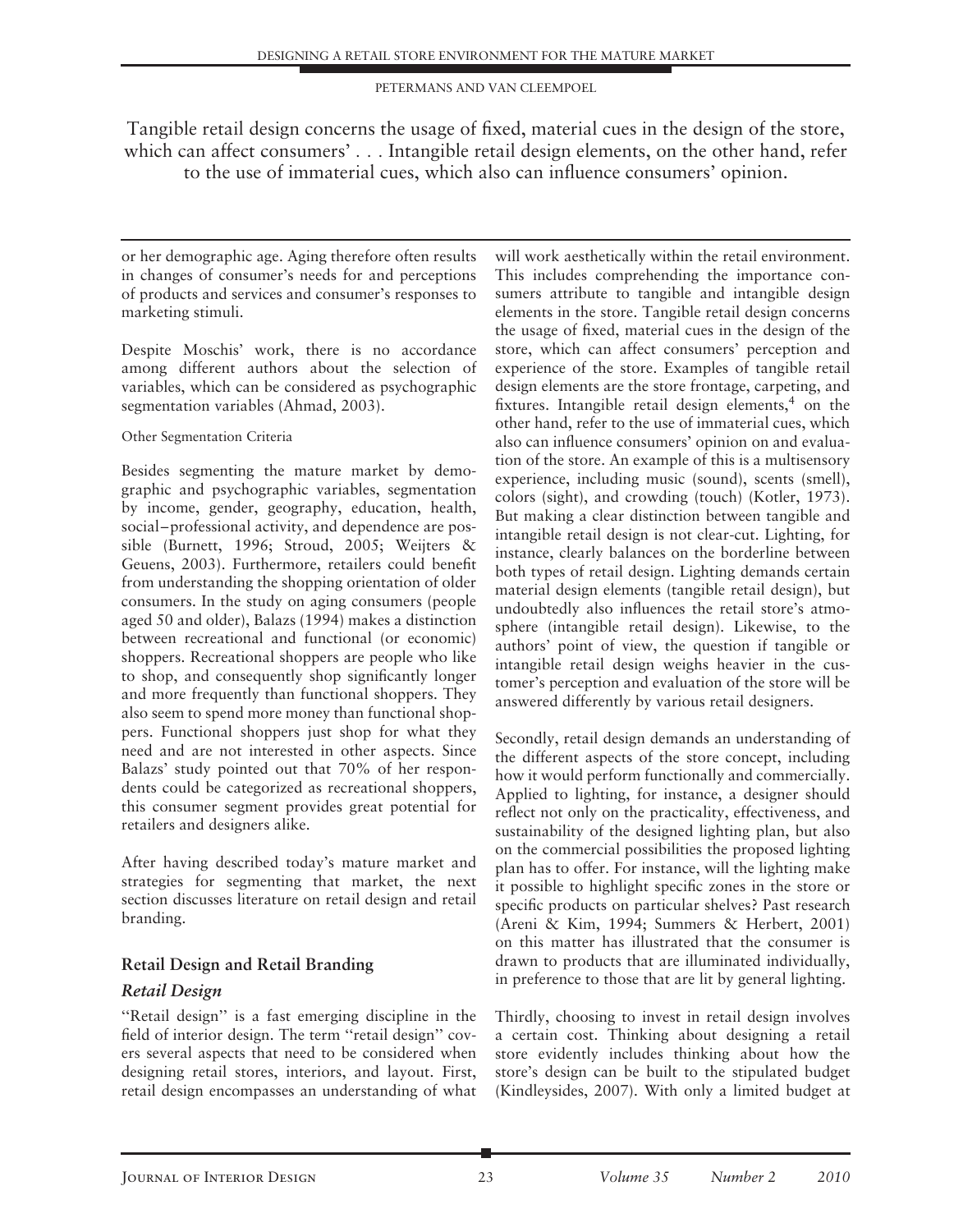Concerning older consumers, past research has showed that most silver shoppers highly value good in-store service and seem to particularly appreciate intangible experiences in retail stores.

hand, choosing to develop a retail design by focusing on intangible design aspects (or so-called atmospheric variables) already offers possibilities. For instance, Turley and Milliman's review article (2000, p. 193) on the effects of atmospherics on buyer behavior indicated that ''*atmospheric variables influence a wide variety of consumer evaluations and behaviors*.''

A final factor which needs to be considered when designing a retail store is the fact that retail design should meet all relevant regulations concerning the use of a public space (Kindleysides, 2007).

Consumers in today's retail stores ask and expect more than just being satisfied with the purchased brand or product: they look for value. Therefore, value creation is, increasingly, seen by many authors as the key to long-term retailer success (Babin & Attaway, 2000; Sweeney & Soutar, 2001). A retailer can strive to create value by building personal, intuitive relationships with consumers, in order to make them feel allied with the brand or retail store (Pine & Gilmore, 1999, 2008). When trying to reach this goal, retailers need to be aware of the importance of designing retail environments that create personal and memorable customer experiences. Concerning older consumers, past research has showed that most silver shoppers highly value good in-store service and seem to particularly appreciate intangible experiences in retail stores (Bone, 1991; Kim et al., 2005; Myers & Lumbers, 2006; Sherman, Schiffman, & Mathur, 2001). Appropriately matching the design of a retail store environment with the needs and wants of its target group has shown to influence consumers' enjoyment and memorability of the retail store (Chu & Lam, 2002). Pleased consumers will continue coming back to the store; hence, creating a loyal consumer public is the ultimate retailer goal. Focusing the design of a retail store environment on the creation of memorable experiences is therefore a possible differentiation strategy which seems particularly interesting for the mature market.

# *Retail Branding*

Retail branding concerns a brand's and retail store's specific representation. It starts with people's mental

image of a brand or retail store and their impression of a particular product and the type of store they would like to buy it in. It concludes with the feeling they get when visiting the actual retail store, where they are surrounded by products, personnel, and other customers. Consequently, ''*retail branding should represent the identity and ambition of the company, in the spirit of time*'' (Van Tongeren, 2004, p. 66).

Developing the store name into a strong brand has become a competitive advantage for the market, because successful retail branding can create brand preference. Brand preference, in turn, ultimately results in customer loyalty. In today's economy, customers need to be the focal point of retailers' and retail designers' interest and work field. Customers no longer want to be viewed as simple product buyers, but as people with true and authentic desires, feelings, and personalities. When customers consider a retail store to take care of their individual needs and wants successfully, they will want to return to the store. Hence, given that the ultimate goal of retail branding is "customer binding" (Van Amerongen & Christiaans, 2004; Van Tongeren, 2004), the number of retail store environments striving to achieve this goal is on the increase (Myers & Lumbers, 2008). Given that older consumers value available product assortment as less important than experiences (Bone, 1991), retail stores succeeding in committing silver shoppers to their store by communicating ''correctly'' with the mature market can differentiate from competitors (Myers & Lumbers, 2008).

The principles of retail design and retail branding can be applied to a wide variety of retail settings (supermarkets, convenience stores, etc.). However, according to Van Ossel and Versteylen (2003), implementing retail branding as a differentiation strategy is a method which is being used more often by different store types (e.g., supermarkets vs. convenience stores) than by individual store brands. Yet, classifying different retail stores and shopping centers is rather complicated. Guy (1998a) reviewed different methods in classifying retail outlets and areas: classification by type of goods, by shopping trip purpose, by size and type of store, and by store ownership. He states: ''*it*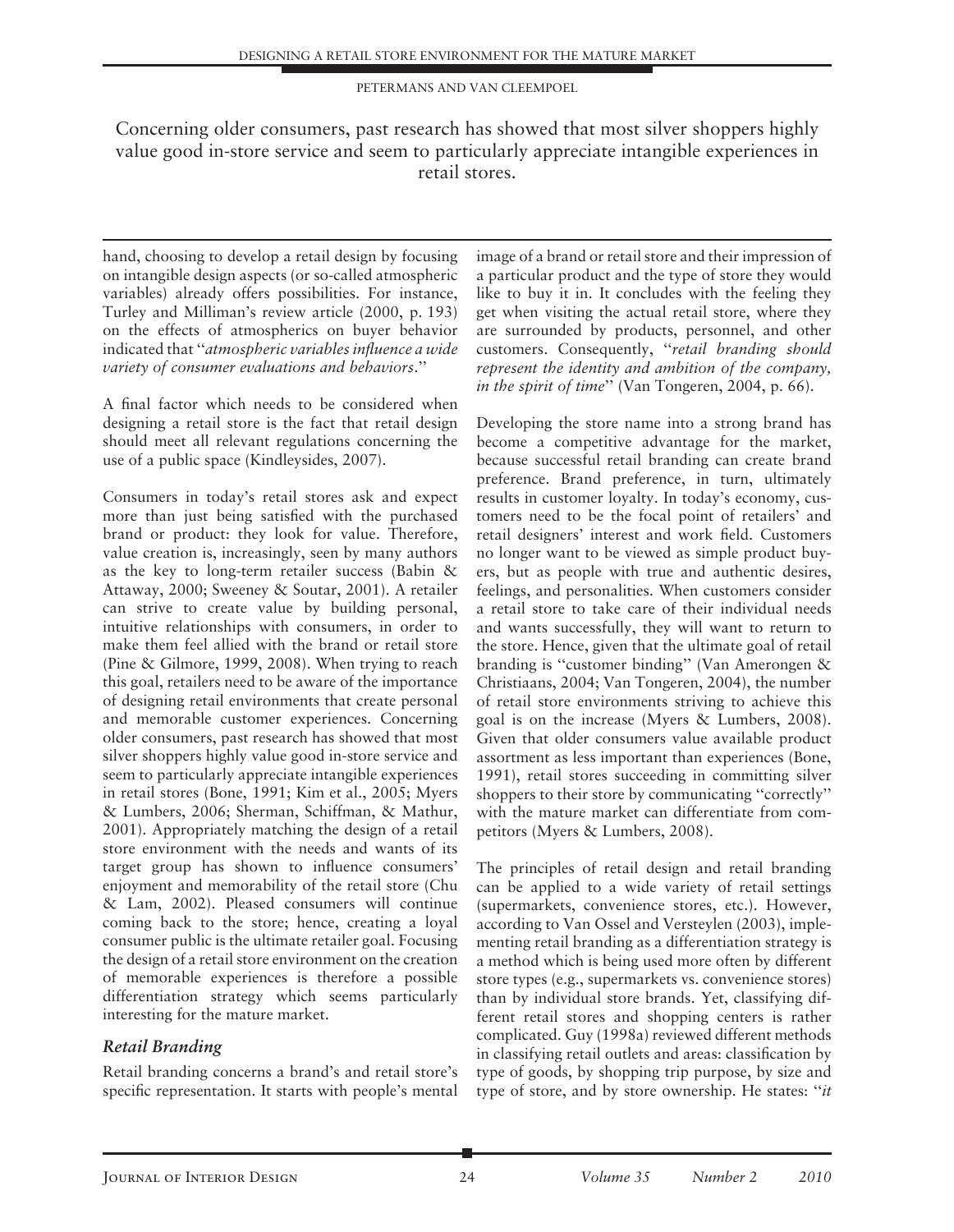Research shows that for older consumers, it is important to create efficient and user-friendly shopping environments with special attention to the concrete physical and spatial aspects of the shop.

*would be incorrect to insist that one system of classification should be used in preference to another*'' (Guy, 1998a, p. 263).

# *Retail Design and Retail Branding: Closely Connected*

When consumers visit a retail store, they immediately make an association between the products sold in the store, their price, the store's ''tone of voice'' and ambience, and the retailer's presence and identity. As a result, retail design and retail branding cannot be disconnected from one another (any more). The role of retail design is to translate and develop retail branding into the practice of a retail store environment, in accordance with specific societal and temporal conditions (Van Tongeren, 2003, 2004).

In today's world where homogenization of products and services is widespread, retailers and manufacturers are continuously on the lookout for differentiation strategies. Since it is being accepted that a physical retail environment can have as much effect upon the consumer's perceptions as the quality of the product(s) itself (Underhill, 1999), it is of growing importance for retailers to be on the same wavelength as their consumers.

Applied to silver shoppers, understanding who the store's consumers are and what particular functional,<sup>5</sup> social, and emotional<sup>6</sup> characteristics they like and dislike in the store can help retailers and store managers in developing a proper brand strategy for the retail store. In addition, it can help designers to design retail stores in such a way that silver shoppers are at ease with their surroundings and want to keep coming back. Applying the brand strategy to design practice in the correct manner will help the store to create a more successful retail environment (Brigham, 2005).

# **Designing a Retail Store Environment for the Mature Market: Points of Interest**

This section focuses on two issues involved in the design of a retail store environment which are considered key to improving shopping experiences of elderly consumers. First, the importance of the physical and spatial aspects of the retail store environment is studied. Secondly, the emphasis the mature market places on the social aspects of the retail store is discussed.

# *Universal Design: Importance of Physical Aspects in the Retail Store Environment*

In the first section of the literature review, the authors first discussed the heterogeneity of the mature market and next described different approaches for segmenting this consumer group. When designing retail store environments to appeal to as many silver shoppers as possible, retailers and designers should strive to create "universally designed" stores.<sup>7</sup>

Implementing ''universal design'' features in the design of retail stores would enable older consumers to function optimally and comfortably in these environments. However, the concrete realization of this type of features should be subtle and not stand out (Armstrong, 2005). Creating a successful ''adaptive'' retail store environment requires the application of design features that formulate answers to consumers' needs (Hunt, 1992). Research shows that for older consumers, it is important to create efficient and userfriendly shopping environments with special attention to the concrete physical and spatial aspects of the shop (Curch & Thomas, 2006; Meneely et al., 2009; The Consumer Council, n.d.). Some typical concerns of silver shoppers in this area designers should pay attention to are mentioned in Table 1.

Given that silver shoppers, in general, buy a lot of the same things as younger people, Underhill (1996) states that in appealing to this target group, product mix may be less important than the store's physical features. Retailers and the retail industry, however, often share the concern that changing a retail space to appeal to older shoppers may deter shoppers of younger age groups. Greer Huss Pace (2006), however, is convinced that designing accessible and aesthetically pleasing retail environments will not avert customers from other age groups.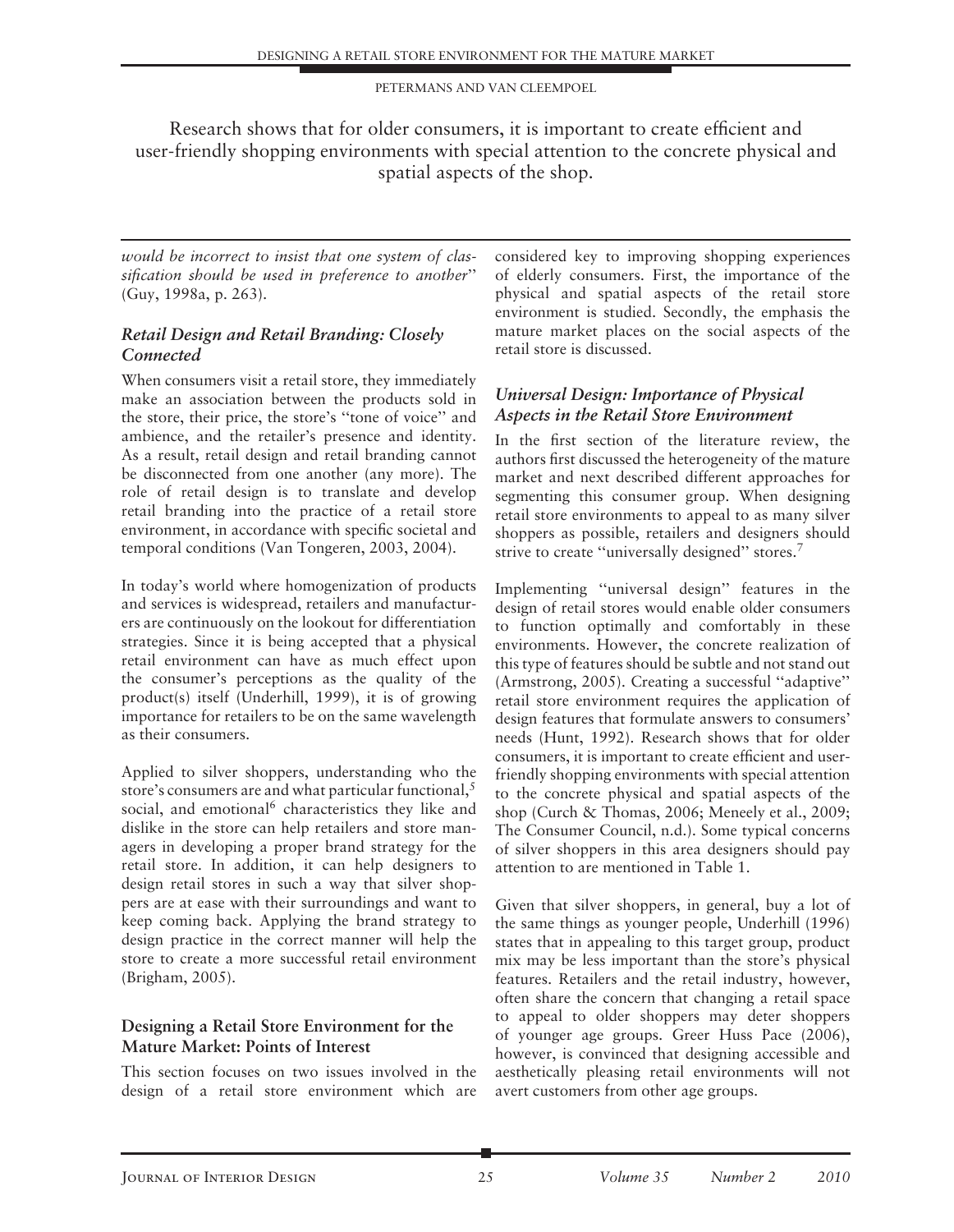Despite the clear benefits of functional, accessible, and aesthetically pleasing shopping interiors, a systematic review of literature *...* also indicated that the store's social environment and the experiences it offers may well be of equal importance to older consumers.

| External store environment                                                                                  | Internal store environment                                                                                                                                                                                                                                                                                                                                                                                                                                                                               |
|-------------------------------------------------------------------------------------------------------------|----------------------------------------------------------------------------------------------------------------------------------------------------------------------------------------------------------------------------------------------------------------------------------------------------------------------------------------------------------------------------------------------------------------------------------------------------------------------------------------------------------|
| Is it easy to get to the store (by car, by bus)?<br>What is the distance from the parking lot to the store? | Store layout: where are the needed products placed in the shop?<br>Does the shop have rest areas?<br>Is it possible to easily maneuver between the aisles?<br>Are the trolleys easy to steer?<br>What is the shelves' height?<br>Is the lighting bright?<br>Is the store equipped with non-skid floor?<br>Are the product labels and price tags clearly displayed?<br>Is the detailed information, mentioned on the product label (e.g.,<br>cooking instructions, nutritional details), easily readable? |

|  |  |  | Table 1.Physical aspects silver shoppers value as important |
|--|--|--|-------------------------------------------------------------|
|  |  |  |                                                             |

# *Experience Economy: Importance of Social Aspects in the Retail Store Environment*

Despite the clear benefits of functional, accessible, and aesthetically pleasing shopping interiors, a systematic review of literature on the shopping behavior of older consumers also indicated that the store's social environment and the experiences it offers may well be of equal importance to older consumers.

Thinking about how a retailer can understand what appeals functionally and emotionally to older consumers brings us to the concepts of ''customer experience'' and ''experience economy.''

The concept ''customer experience'' was coined in 1982 by Holbrook and Hirschman as a new experiential approach to consumer behavior. The importance of various variables, which were neglected until then were re-considered (e.g., the role of emotions in behavior). However, it was not before 1999 when this concept came to the fore in the management discipline, in Joseph Pine and James Gilmore's book *The Experience Economy: Work Is Theatre and Every Business a Stage*. Since economics (and marketing) are progressing from a goods to a service dominant logic (Vargo & Lusch, 2004), inducing ''experiences'' has become a means of communication as well as a possible differentiation strategy. In the current experience economy, consumers look for personal, intuitive relationships with brands and retailers (Pine

& Gilmore, 1999, 2008). By means of an experience, not only consumers' rationale but also their emotions are being addressed. Since experiences are important in the present market logic, designing retail environments (for instance for the mature market) should be directed toward creating retail atmospheres that produce memorable and personal customer experiences. Retail designers today need to focus on expressing experiences, not only in the interior and spatial sense, but also in the communicative and visual sense (Van Amerongen & Christiaans, 2004).

Various authors (Kim et al., 2005; Sherman, Schiffman, & Mathur, 2001) explained how older consumers' consumption satisfaction does not come from consuming for gathering (tangible) possessions, but from consuming while seeking (intangible) experiences, such as having a friendly conversation or enjoying the ambience. Among other things, silver shoppers show a particular appreciation for ''*value*'' in a store (Meneely et al., 2009; Moschis, 2003; Underhill, 1996). They want to feel ''welcome'' and appreciate good service and personal interaction from the personnel (Mogelonsky, 1995). Burt and Gabbott (1995) showed that silver shoppers may also engage in shopping as a means of socializing with their friends. This was confirmed by Moschis (2003), Wilson et al. (2004), and Meneely et al. (2009). Graham et al. (1991, mentioned in Curch & Thomas,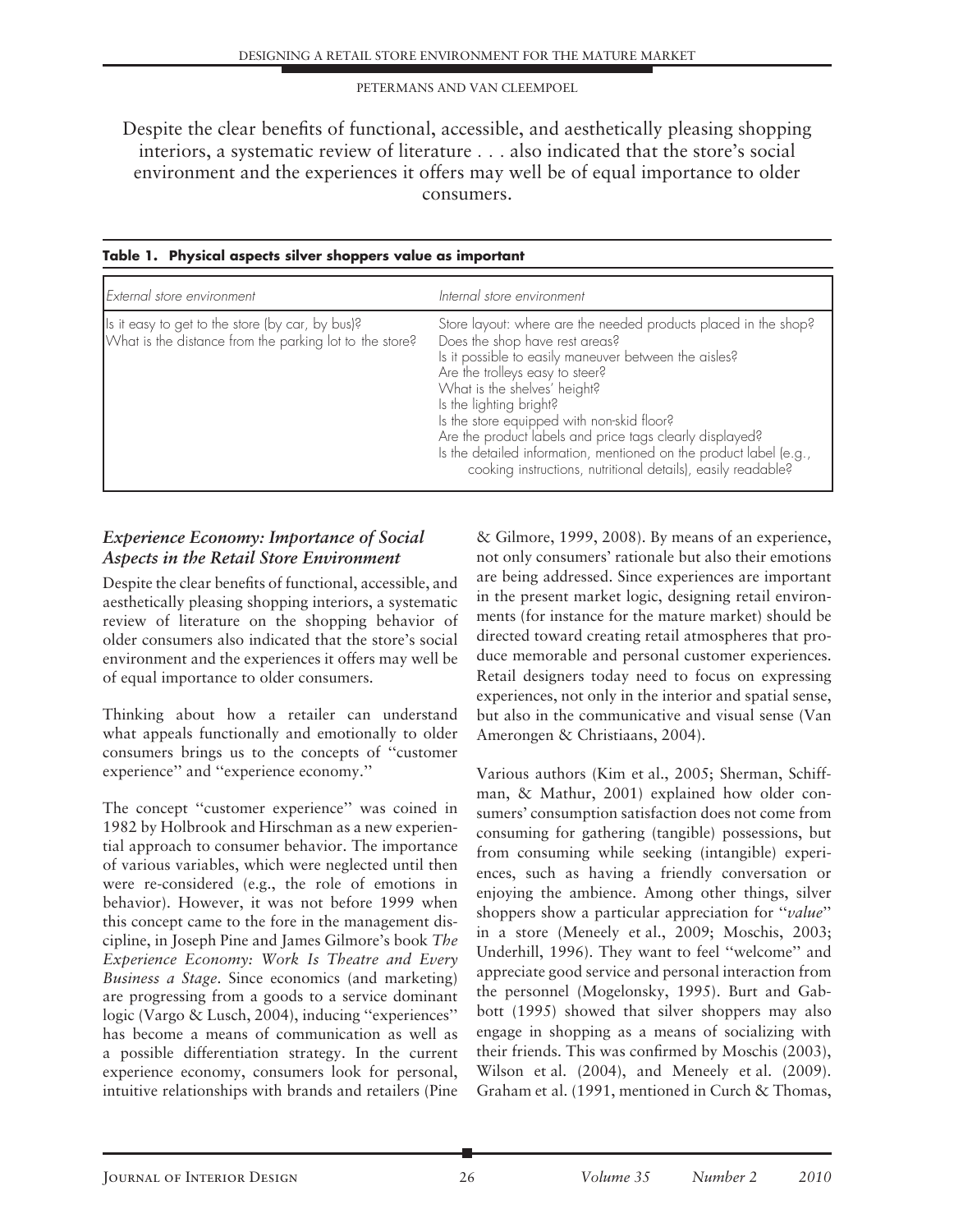2006) noticed that for two-thirds of their respondents, going to a shopping center was a free time activity and the shopping center was a place for social contacts. Recently, Myers and Lumbers (2008) came to the same conclusion. Kim et al. (2005) indicate that for people aged 55 or older, retail store environments are considered as places for reducing loneliness. Schiffman and Sherman (1991) concluded that when marketers want to be successful with older consumers, they increasingly have to emphasize *experiences* related to shopping motivation.

When creating and directing experiences, retailers and retail designers must always keep in mind that the retail experience needs to deliver value to consumers, since perceived value is being characterized as the essential outcome of marketing activity (Mathwick et al., 2001). When a retail experience succeeds in delivering this value, it can become the key to longterm success (Sweeney & Soutar, 2001). However, retailers and designers cannot neglect the importance of functionalities: empirical research on customer experiences showed that consumers (in all age groups) seek an adequate balance between utilitarian (functional) and experiential (hedonic) values (Fiore & Kim, 2007; Gentile et al., 2007). This is also true for the mature market: older consumers are more likely to return repeatedly and become loyal if they are satisfied with the store's concrete product and service offer, in-store atmosphere, and potential instore experiences (Bloemer & de Ruyter, 1998).

Economy (and marketing) will continue to evolve in the future. Where is the experience economy going to?

At the beginning of the twenty-first century, different authors started to criticize the company-centric approach of Pine and Gilmore's original concept of the experience economy. This business model seemed to have propelled (over) commercialization and consumerism.

Increasingly, consumers in the twenty-first century do not want to be considered any longer as mere ''consumers''; they want to achieve goals in life, realize ideals, and contribute to aspects they value

as important (Nijs & Peters, 2002). As mentioned before, silver shoppers particularly fit in this profile, since their consumption satisfaction does not come from (mere) consuming for gathering (tangible) possessions, but from consuming while seeking (intangible) experiences. Consequently, instead of the top-down approach as practiced in the first generation experience economy, consumers increasingly start communicating with companies about what they want to ''experience''; through dialoguing, both parties search for the best possible solution. In this so-called second generation experience economy, the *dialogue* between consumers and businesses forms the basis for the co-creation of values (through experiences) which are meaningful and truly unique for the individual customer (Prahalad & Ramaswamy, 2004).

# **Supermarkets for the Mature Market: Two Successful European Case Studies**

After having explored theoretical issues, related to the design of a retail environment for the mature market in the previous section, this section presents case studies of two European food retail stores that were designed to meet elderly consumers' physical and social needs and wants in the marketplace. Taking the present body of knowledge into account, how can the design of retail stores be adapted to meet older consumers' needs and wants? To the best of the authors' knowledge, no academic research literature has tried to answer this question before.

The authors decided to focus on food retail stores in their case studies. In response, this section starts with discussing the growth and design of food retail stores in Europe. Next, the case study method used for selecting, analyzing, and discussing two "senior supermarkets" in Europe is described. This method was chosen because it provides a systematic protocol for viewing the problem, collecting and analyzing the information, and reporting the outcome (Yin, 2002).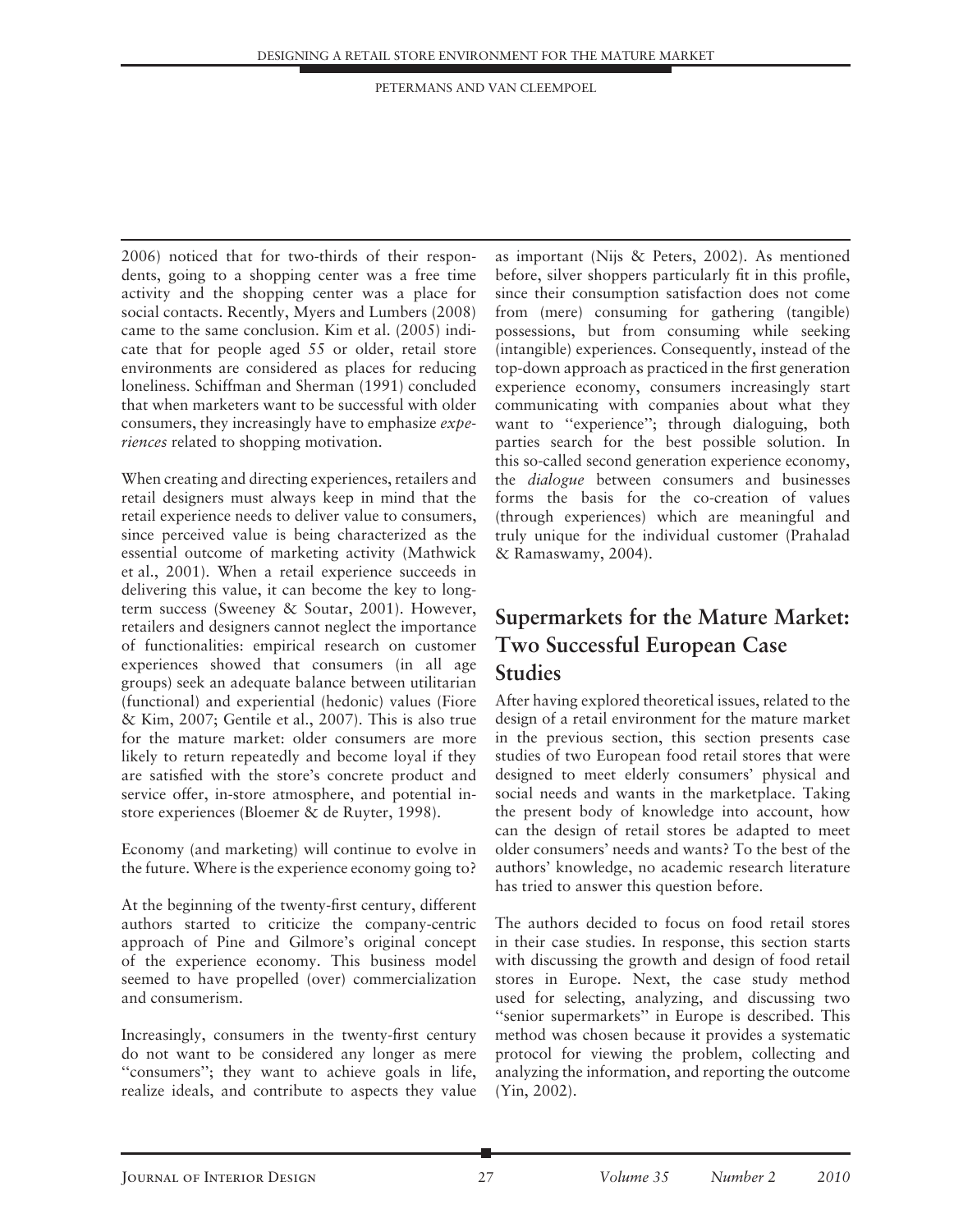Over the last few years, the European retail industry has been characterized by a major wave of internationalization. This has allowed large retail companies to penetrate countries where access was difficult.

## **Growth and Design of European Supermarkets**

As discussed in the introduction, several European countries are experiencing analogous demographic and socio-economic trends. Despite the omnipresence of these trends, European retailing still shows significant national differences. Colla (2004) identified four factors to explain these differences: changes in consumer behavior, different retailing legislation, technological progresses, and the influence of the internationalization process.

Examples of elderly consumers' concerns, which have become increasingly important throughout Europe and which should be considered by retailers and designers, were discussed in the section ''Designing a Retail Store Environment for the Mature Market: Points of Interest.'' Colla (2004) predicts that large retail formats, whose strategy is essentially based on competing on large volumes, will face increasing difficulties to adapt to the changes in customers' needs and wants, in particular in countries where their format is dominant. Keeping track of and investing in technological developments can, however, allow retailers to collect valuable information on, for instance, trends in consumer purchasing habits and product sales. Knowledge of and interest in using this data offers possibilities for retailers and designers to develop a more personal, intuitive relationship with customers by taking care of and trying to formulate answers to concrete consumers' needs and wants in the marketplace. Adaptations retailers can make to their retail formulas are evidently always influenced by the existing retailing legislation. Changing the legislative rules of competition allows states to encourage corporations to develop certain retail formats rather than others (Guy, 1998b). It can also facilitate or limit the possibilities for corporations to create so-called economies of scale. This can be achieved by focusing on acquisitions or creating joint-ventures or mergers with competing supermarket holdings. Over the last few years, the European retail industry has been characterized by a major wave of internationalization. This has allowed large retail companies to penetrate countries where access was difficult (Colla, 2004).

Hence, some European market leaders have emerged, such as Carrefour, Tesco, Edeka, and Tengelmann. Although the existing cultural and socio-economic differences throughout Europe have restrained these large retailers from developing truly pan-European retail strategies, today's European market leaders have been able to successfully penetrate a limited number of countries, which are situated in a homogeneous geographic and cultural zone. In Germany, for instance, a country which is known for the presence and success of hard discounters, discount stores such as Edeka have proven to be successful in exporting their retail formulas to countries bordering Germany (for instance, Austria). According to Colla (2004, p. 65), the survival of retail formats and formulas throughout Europe ''*implies continuous transformation to adapt to consumers' new expectations. In food retailing, significant transformations in all retailing formats will take place and new formats will appear, after the deployment of new strategies of differentiation of the offer and innovations in terms of the product mix, layout and atmosphere in the stores*.''

Concerning the design of today's supermarkets in Europe, the authors contend that most specifically emphasize the functionality of the retail space and the way the shopping environment is organized. In grocery retailing, pricing of products, shopping convenience, choice, and speed of shopping indeed remain very important concerns for customers, which retail designers should account for when designing these kinds of interior spaces. However, the rise of the experience economy has made clear that despite the obvious benefits of functional, accessible, and aesthetically pleasing shopping interiors, older customers seem to value a store's social environment and the experiences it offers in particular. Designers and grocery retailers therefore should strive to balance functional and ''experiential'' concerns when designing retail spaces, appealing to consumers with different shopping motives (Esbjerg & Bech-Larsen, 2009).

In the next section, we describe two case studies of supermarkets which have explicitly implemented this balance in their designs.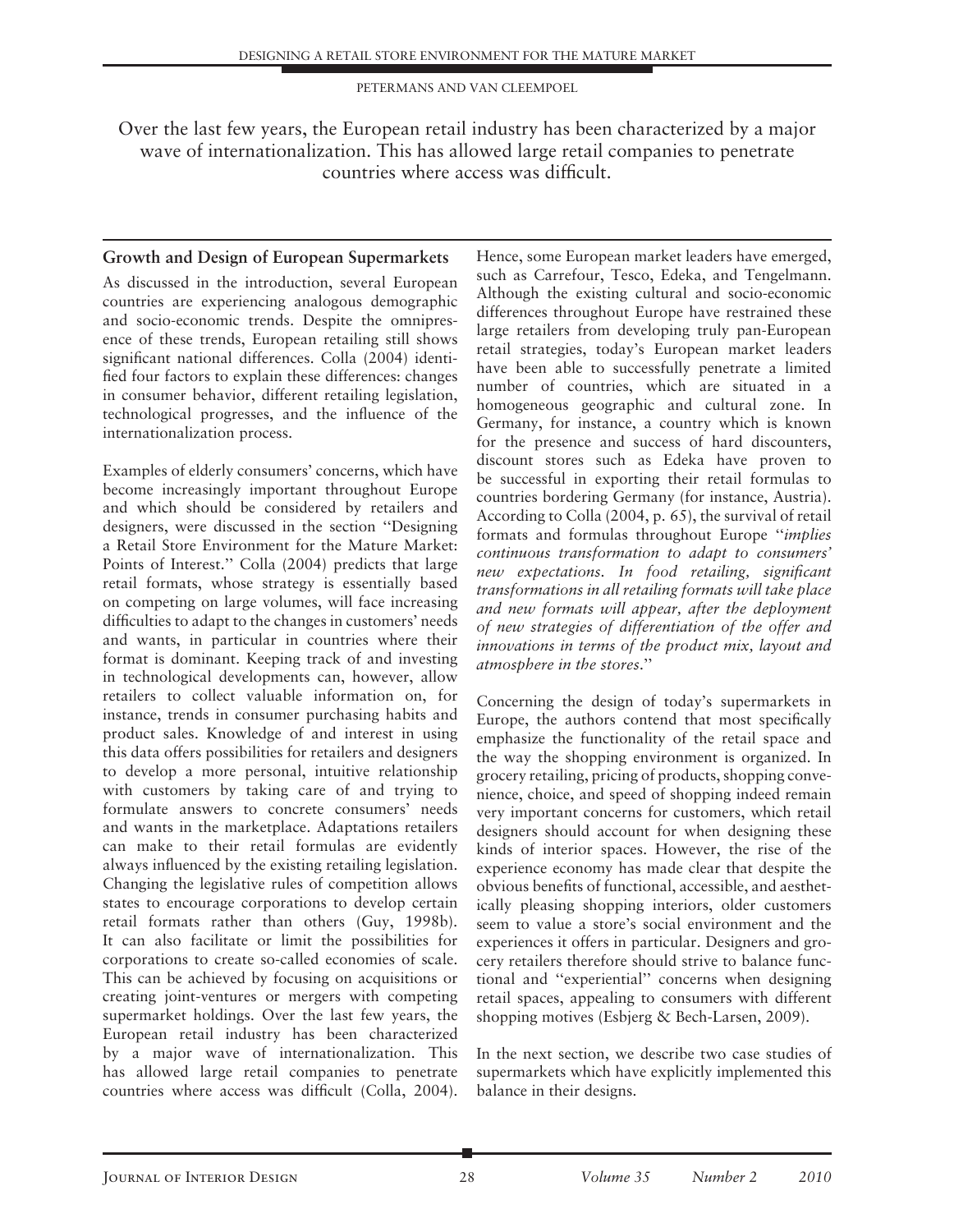# **Case Studies: ''Senior Supermarkets'' in Europe**

The selection of the case studies was based on different criteria. First, Burt and Gabbott (1995) indicate that clear behavioral differences exist between food and non-food shopping behavior of elderly consumers. Of primary concern to this study, however, is research into the food-shopping activities of the mature market, because recent figures indicate that European households in general dedicate almost 20% of the available household budget to food, beverages, and tobacco (Eurostat Press Office, 2008). Since another third of the available household budget is dedicated to housing, 12% to transport, and 8.4% to culture and recreation, $8$  it is clear that food shopping represents an important household expenditure. Looking specifically at the situation of elderly consumers in Europe, recent analyses pointed out that this consumer group in general dedicates 17.4% of their available household budget to food, beverages, and tobacco (45- to 59-year olds). For consumers aged more than 60, this percentage increases to 18.4% (Borg, 2009).

Second, given that 80.2% of over 50-year olds frequently shop in supermarkets (Arnold & Krancioch, 2008) and elderly consumers prefer to shop in a pleasant retail environment (Schmidt et al., 1994), the authors decided to focus on food shopping in supermarkets. Third, because the research focused on the European retail situation, examples of supermarkets in different European countries were searched for. Fourth, the supermarkets had to be specifically designed to meet the needs and wants of older consumers. Presentations and marketing materials from the initiating grocery retailers, diverse popular press and journal publications regarding this new retail concept supported the decision on this matter. Fifth, availability of information on these supermarkets influenced the selection. Data collection for the empirical inquiry was done initially by searching online and in specialized professional journals, using the search terms ''supermarkets for elderly,'' ''senior friendly supermarkets," "store senior shoppers," "aging population Europe + supermarket,'' ''pensioner-friendly supermarket," and "supermarket for pensioners."

Next, communication and public relation managers of supermarkets about which data had been collected were contacted by mail in order to gather additional information from primary sources. Lastly, the authors decided to select supermarkets that had already proven their success in the mature market, as the alterations in design and available products and services these stores have implemented can serve as concrete illustrations of the points of interest, discussed in the review of literature. ''Success'' was measured by looking at the turnover the selected retail stores realized after altering the store's design to meet the mature market's functional and social needs and wants. Data, published in annual reports from supermarket chains and publications in professional journals were used as input for this criterion.

Taking these selection criteria into account, ''Adeg Aktiv Markt 50+'' and Kaiser's ''Generations Market'' were selected.

Both descriptive case studies were analyzed relying on the points of interest, discussed earlier in this article in the review of literature (Yin, 2003, 2009). An evaluation scheme was designed to comprehensively judge both supermarkets against the theoretically discussed points of interest.

# *Case Study 1: Adeg Aktiv Markt* **50+**

The first retail case study looks at the successful senior supermarkets of the Edeka chain in Austria and Germany. Since a quarter of the Austrian and a third of the German population are expected to be 65 or older by 2015 (Arabaci, 2008), the opening of the "Adeg Aktiv Markt  $50+$ " in 2003 in Salzburg was the first attempt by Adeg, a subsidiary (at that moment) of the German retailer Edeka, to formulate an answer to the challenge of the graying population (Anderson, 2003).

"Adeg Aktiv Markt" is the chain's smaller, urban format. "Adeg Aktiv Markt 50+" specifically was designed to meet the needs and wants of the mature market.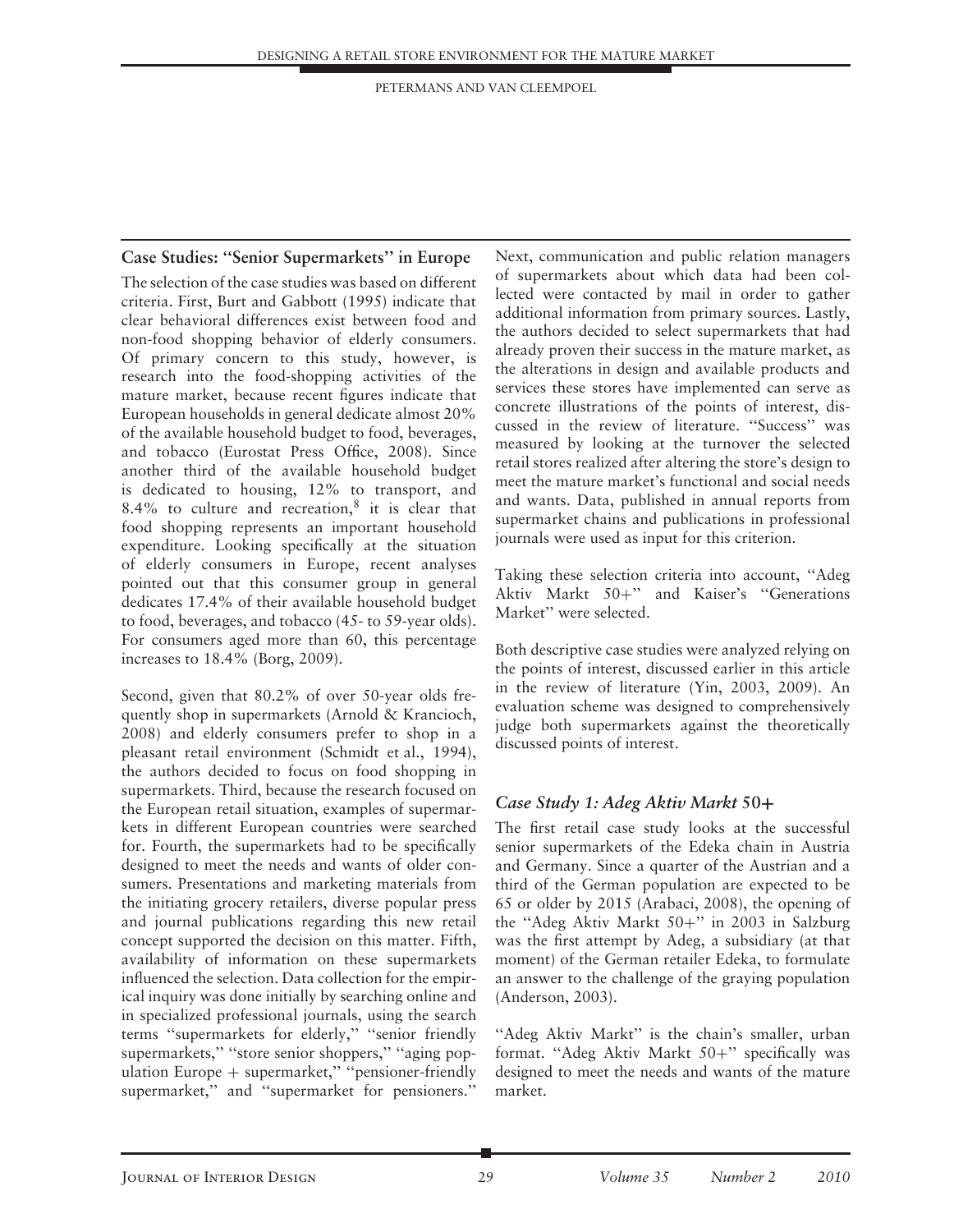### **Figure 1. Edeka's Supermarkt der Generationen (used with permission from Edeka and Tengelmann).**



After having noticed the success of the Adeg senior supermarket, the Edeka chain soon followed. In December 2004, a ''Supermarkt der Generationen'' (Figure 1) was opened in Chemnitz (Stöcker, 2009).

# *Case Study 2: Kaiser's Generations Market*

Following the successful Adeg story, in 2006 the German Tengelmann Group entered this new territory as well by opening its first senior supermarket in Berlin (Arnold & Krancioch, 2008; Bradley, 2007). The Kaiser's chain (a subsidiary of Tengelmann Group) opened a ''Kaiser's Generations Market,'' adapted to the needs and wants of older customers (Figure 2).

# *Evaluation of Both Stores*

Table 2 makes clear that both supermarkets translate the earlier discussed physical and social shopping needs and wants of silver shoppers into retail practice.

Concerning the external store environment, both supermarkets pay attention to the aspect of transportation to and from the store. Edeka, for instance, **Figure 2. Kaiser's Generations Market (used with permission from John MacDougall/AFP/Getty Images).**



equipped its parking place with broad parking spots, close to the store (Beckers, 2008).

Concerning the internal store environment, both stores' design focused on creating a good overview and obvious in-store orientation. Different instore signs, identifying product groups and product illustrations, lower shelves' height, and wider aisles all are interior and retail designers' tools for understanding this objective (Figure 3).

In order to prevent consumers from falling, both stores have been equipped with non-skid floors. Also, for Adeg as well as for Kaiser's, good legibility is a priority in price and product information. As a result, both supermarkets provide large price labels, which are clearly displayed. By giving proper attention to the lighting concepts, both stores succeeded as well in creating a pleasant shopping atmosphere.

In addition to applying to the discussed needs and wants of older consumers, both stores also do special efforts to integrate functional and social features in the store which particularly are appreciated by the mature market. "Adeg Aktiv Mark 50+," for instance, added magnifying glasses hanging from different shelves in the store, to help people having trouble reading labels.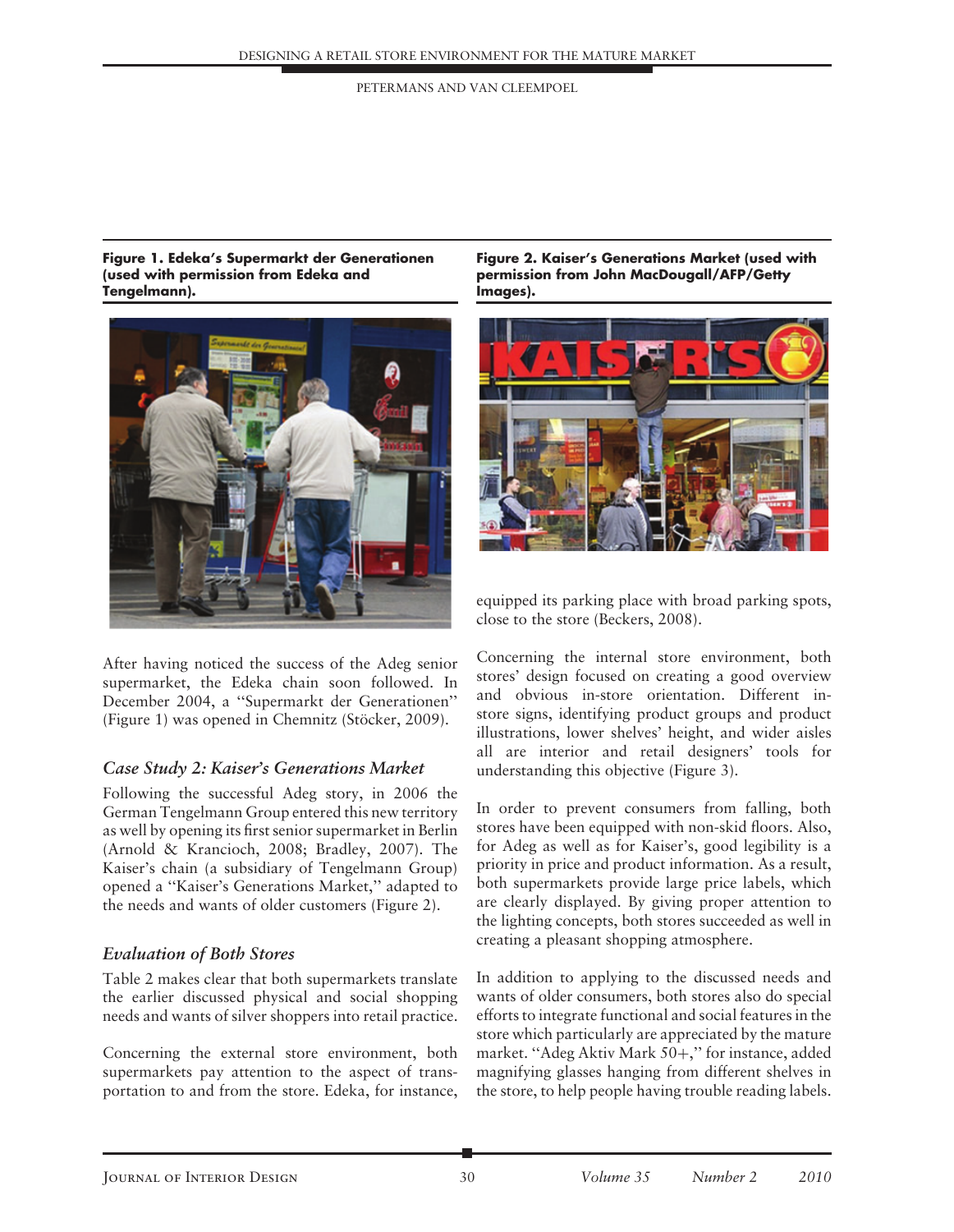### **Table 2. Evaluation scheme**

| Points of interest      |                            |                                                                                                                                                                                                                                                         | Adea | Kaiser |
|-------------------------|----------------------------|---------------------------------------------------------------------------------------------------------------------------------------------------------------------------------------------------------------------------------------------------------|------|--------|
| <b>Physical aspects</b> | External store environment | Mobility/locational<br>considerations/accessibility                                                                                                                                                                                                     |      |        |
| Social aspects          | Internal store environment | Shelves' height<br>Width of aisles<br>Brighter lighting<br>Non-skid floors<br>Larger price labels, clearly displayed<br>Friendly personnel-consumer<br>interaction/good service<br>Rest areas in the store with possibility<br>to socialize with others |      |        |

In Kaiser's stores, magnifying glasses are fixed to the shopping carts (Figures 4 and 5).

Next to investing in friendly personnel in general, Adeg decided to match the target market with their employees, which are all over 50. These people all are paid about 10% more than their younger counterparts. As a result, the employees are highly motivated, and older customers seem to highly value this initiative (Ralli, 2003).

''Kaiser's Generations Market'' also invested in extra functional and social facilities. Kaiser's, for instance, developed curvy seated carts with a built-in place to rest and magnifying glasses hanging from the cart (Figure 6).

Next to this extra investment in functionality, Kaiser's anticipated on the knowledge that silver shoppers value intangible in-store experiences and often go shopping as a way of socializing with their friends by creating a so-called senior corner. This in-store rest area is furnished with comfortable leather couches, where consumers are able to socialize and meet other people over coffee and cake in a relaxed atmosphere (Robinson, 2008). Kaiser's senior corner in addition is prettified by installing a massage couch, an information monitor, and Internet access (Arnold & Krancioch, 2008).

### **Figure 3. Edeka interior space (used with permission from Stephanie Beckers).**



The positive effect on the general turnover, an explicit selection criterion for including these specific case studies, shows that both stores indeed have a strong appeal. A more thorough review of the annual reports of both supermarket chains and relevant publications in professional journals demonstrates that this ''successfulness'' is apparent in several aspects. First, Kaiser's chain communicated that sales were 25% above anticipated figures, and longtime customers seemed happy as well (Robinson, 2008; Sims, 2008). The turnover of Adeg's senior supermarkets increased in the same way: their figures rose by 20% compared to that of other stores of the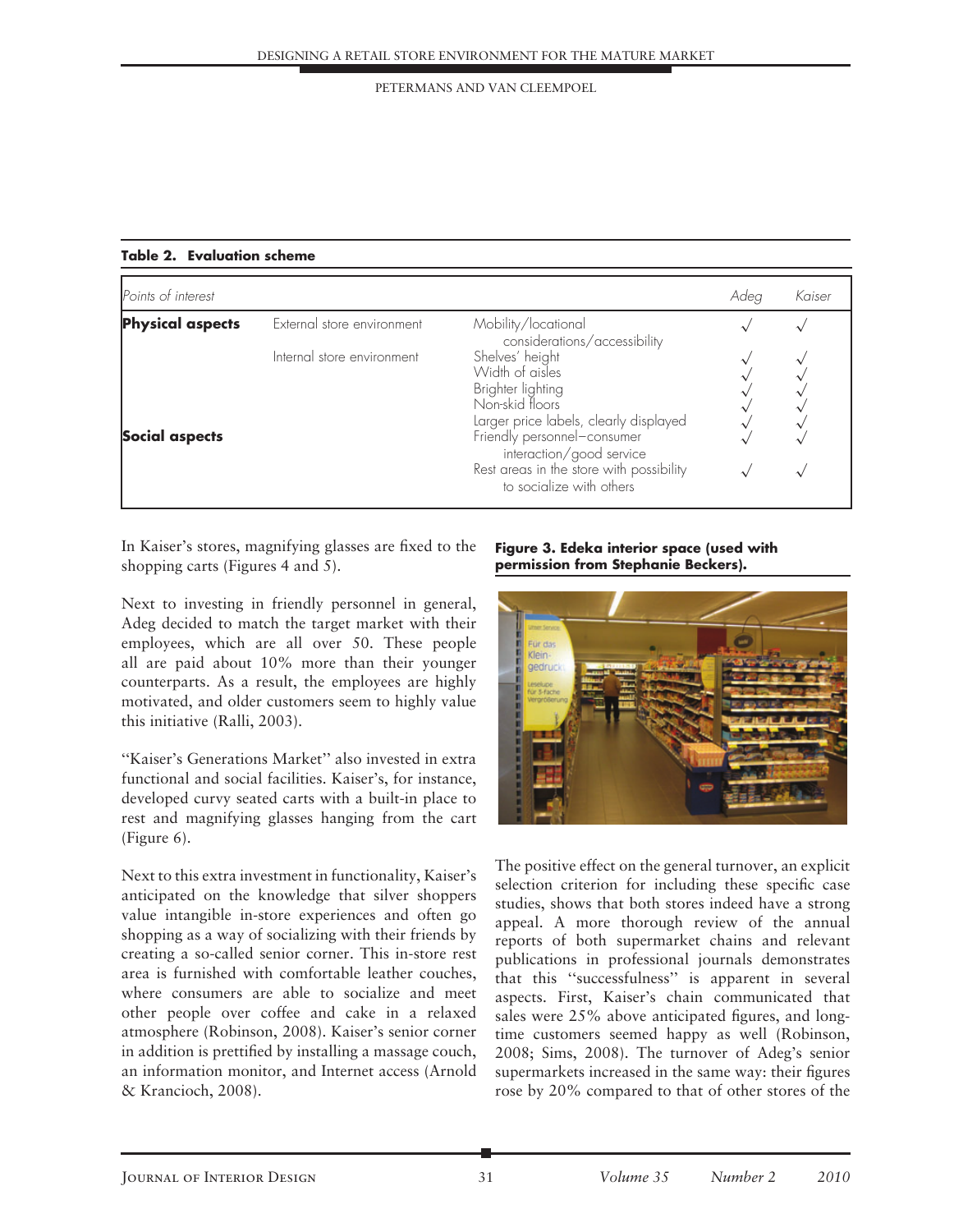### **Figure 4. Edeka's magnifying glasses (used with permission from Stephanie Beckers).**



same chain (Smit, 2004). A second indicator for the successfulness of the design formula is the diffusion of the retail store concept. Soon after the opening of the pilot store, Adeg opened similar supermarkets in Austria and started redesigning their existing supermarkets. Later on, also in Germany, similar senior supermarkets were opened. In addition, Adeg noticed that also other age groups were responding positively to the store's (universally designed) product selection and layout enhancements. Consequently, from that moment on, Adeg no longer speaks of an ''Aktiv 50+ Mark,'' but of a ''Supermarket der Generationen'' (Anderson, 2003; Edeka, n.d.). Soon

**Figure 5. Kaiser's magnifying glasses (used with permission from Edeka and Tengelmann).**



**Figure 6. Curvy seated cart, Kaiser's Generations Market (used with permission from Edeka and Tengelmann).**



after the opening of Kaiser's ''Generations Market'' and noticing the success of the retail formula, the Tengelmann group in 2006 launched the ''black, red, and gold'' concept. Stores of the chain, designed according to this concept, are known to specifically attach great importance to functional and social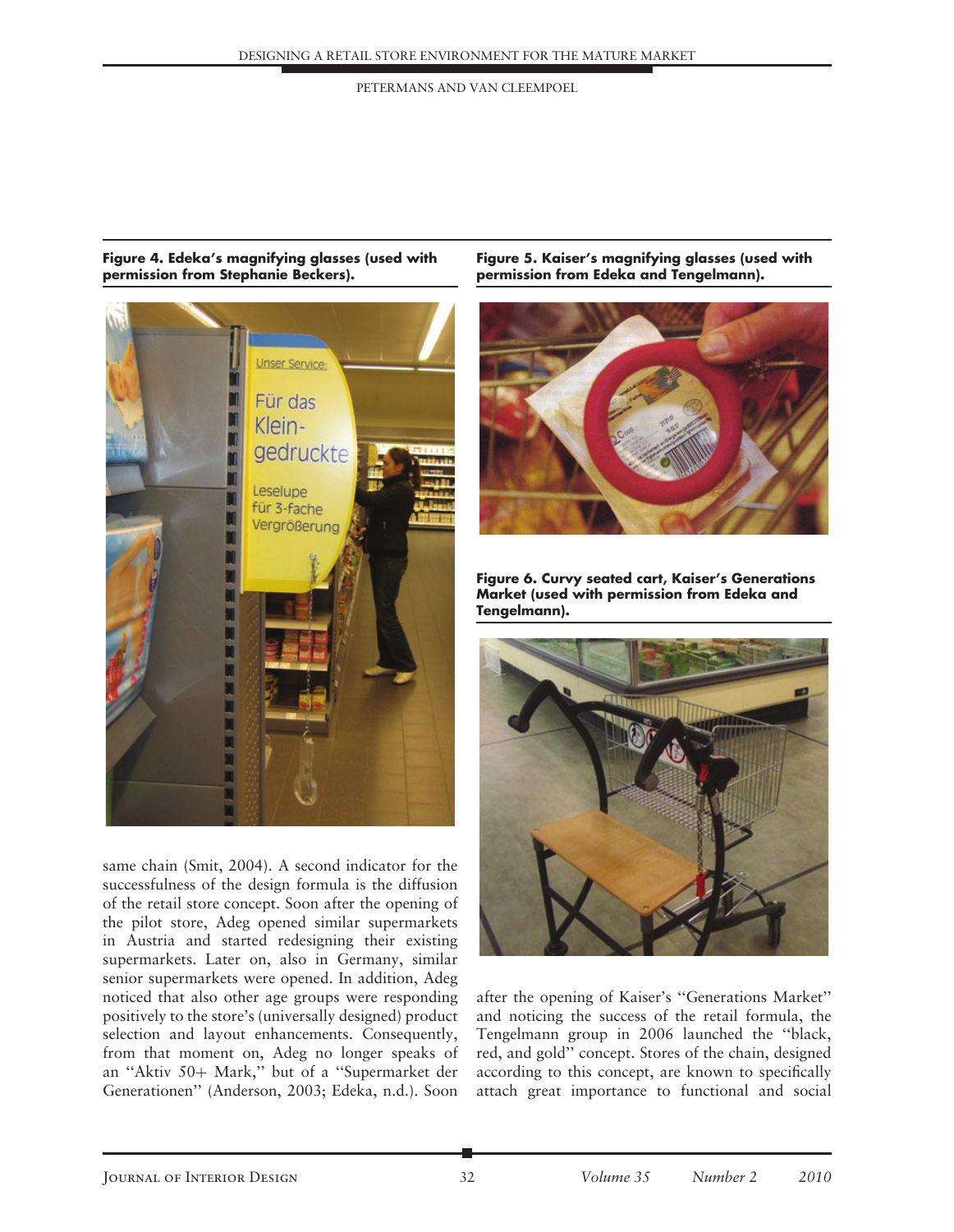The design alterations in supermarkets *...* have illustrated how a proper, specifically designed retail environment which pays particular attention to implementing an appropriate social approach, can strongly enhance shopping experiences for the mature market.

aspects of customers' shopping experiences by, for instance, offering appealing customer services. One hundred stores in the meantime have been converted to this new concept (The Tengelmann Group, 2008).

The Adeg and Kaiser's success stories seem to inspire other retail chains: recently, news spread out that British Tesco chain is thinking about opening a "senior supermarket" in Newcastle (Hurst, 2008; Robinson, 2008; Sims, 2008).

# **Conclusion**

This study indicates that the ''graying population'' offers an enormous opportunity for marketers, retailers, designers, and consumer researchers alike. The literature review demonstrated clearly that the particular profile, status, and economic situation of today's mature market explains the concrete, functional, and social needs and wants of this consumer group in a retail environment. Since retailers in the current economy have to deliver value to the consumer, they truly have to focus on consumers' desires in the marketplace. Taking the theoretical body of knowledge into account, the authors decided to search for successful European case studies to discover how the design of retail stores can be adapted to meet older consumers' needs and wants. By judging the selected cases of ''Adeg Aktiv Markt 50+'' and ''Kaiser's Generations Market'' against the theoretically discussed points of interest, the authors learned that the functional and social enhancements of both stores appear to have resulted in loyal consumers. The design alterations in supermarkets of both chains have illustrated how a proper, specifically designed retail environment which pays particular attention to implementing an appropriate social approach can strongly enhance shopping experiences for the mature market. The presence of wider aisles, non-skid floors, brighter lighting, lower shelf heights, and clearly displayed and readable product labels and price tags are concrete illustrations of functional aspects which were specifically addressed to meet the needs of mature users in both case studies. Both supermarkets provided good service and incorporated

in-store rest areas, which illustrates how a willingness to invest in those social aspects valued highly by silver shoppers proves worth the effort. Since making these design alterations the turnover of the Adeg senior supermarkets has increased by 20%. The sales of Kaiser's senior supermarkets are 25% above anticipated figures. This illustrates that understanding and responding on a managerial level to silver shoppers' needs and wants is highly beneficial. Adeg's and Kaiser's adapted branding strategy also appears to have worked. However, the successful translation of older consumers' functional and social needs and wants into retail practice does not mean that the choice and quality of food available in the store can be neglected (Hare, 2003).

However, cultural dimensions seem to influence retailer interest in this consumer segment. For instance, in the Netherlands, supermarkets are less interested in investing in the mature market (Retailnews.nl, 2008, 2009). Therefore, it would be revealing to study how cultural and possible other conditions influence retailers' willingness to invest in these kinds of initiatives. To our knowledge, there is no research on this question.

This article focused on a comparison of two descriptive case studies of supermarkets. Longitudinal attentiveness has not been addressed and can be considered as a limitation of the study. As a result, it would be worthwhile expanding the number of supermarket case studies and it would be valuable to study other kinds of retail settings for a longer period of time. In addition, a quantitative study to investigate the response of older consumers to the adaptations made by senior supermarkets would result in a more thorough investigation. Finally, the literature review revealed that much research has already been done in the field of retail design and retail atmospherics. However, research that combines knowledge of universal design and retail design is rare. Taking into account the growing number of elderly people in Europe's demographics, this research domain will predictably become more popular.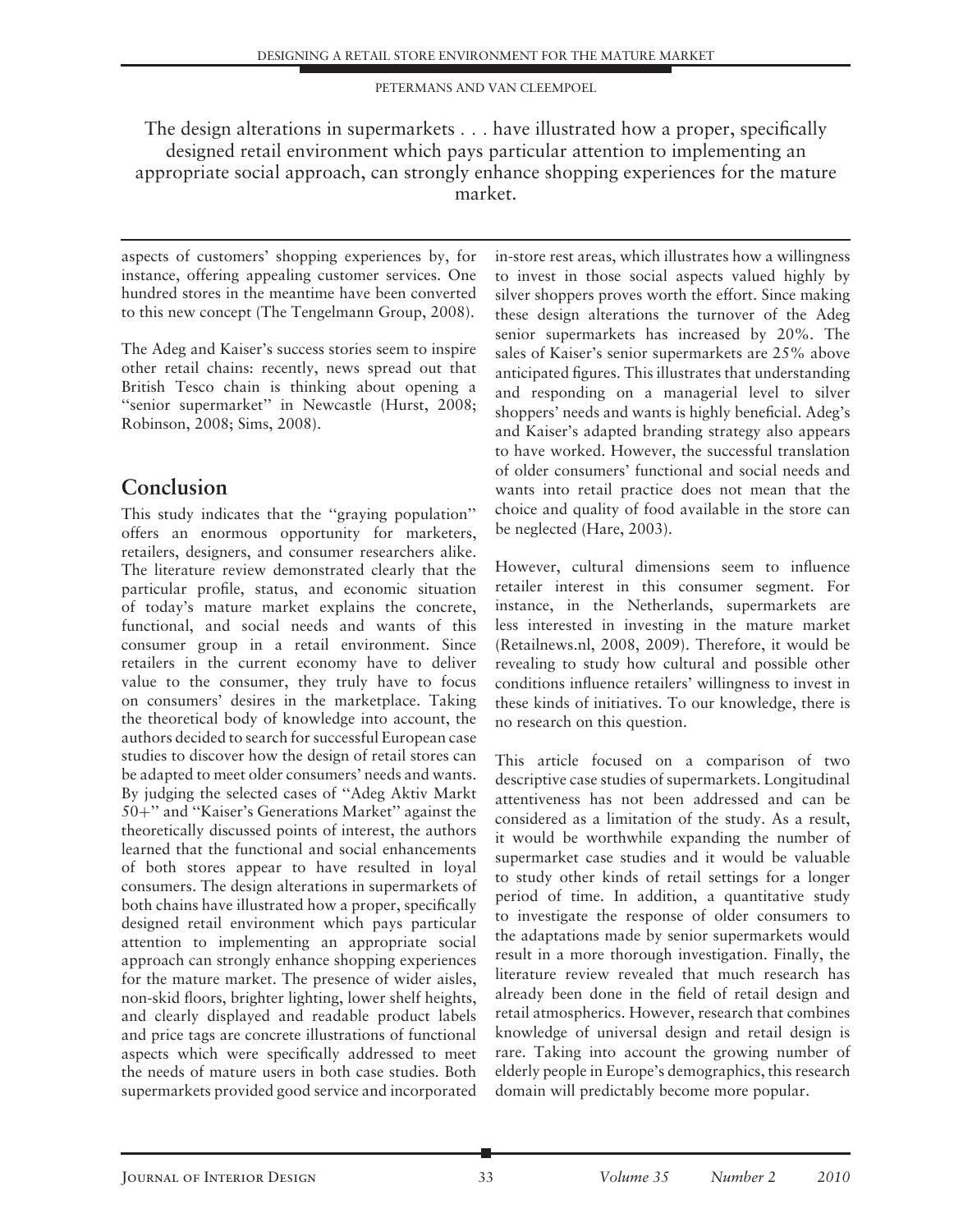### **References**

- Ahmad, R. (2003). Benefit segmentation: a potentially useful technique of segmenting and targeting older consumers. International Journal of Market Research, 45(3), 373–388.
- Anderson, G. (2003). The seniors' market. Retrieved October 10, 2008, from http://www.retailwire.com/Discussions/ Dngl\_Discussion.cfm?doc\_ID=9517.
- Arabaci, D. (2008). All change as Germany's population goes grey. Berlin: European Union Business. Retrieved October 24, 2008, from http://www.eubusiness.com/news-eu/ 1209259921.85/.
- Areni, C., & Kim, D. (1994). The influence of in-store lighting on consumers' examination of merchandise in a wine store. International Journal of Research in Marketing, 11, 117–125.
- Armstrong, L. (2005). Remodeling for the future. Business Week, July 25, 104–106.
- Arnold, G., & Krancioch, S. (2008). Current strategies in the retail industry for Best-Agers. In F. Kohlbacher & F. Herstatt (Eds.), The silver market phenomenon. Berlin: Springer.
- Babin, B., & Attaway, J. (2000). Atmospheric affect as a tool for creating value and gaining share of customer. Journal of Business Research, 49, 91–99.
- Balazs, A. (1994). The eldermall: exploring new ways to position the aging retail shopping center for aging consumers. Journal of Shopping Center Research, 1, 39–64.
- Bartos, R. (1990). Older people in the United States–the invisible consumer market. In S. Buck (Ed.), The 55-plus market. Exploring a golden business opportunity. London: McGraw-Hill.
- Beckers, S. (2008). Revolutie in het distributiebeleid van supermarkten. Een onderzoek naar de noodzakelijke aanpassingen aan de toenemende vergrijzing. Hasselt: Universiteit Hasselt.
- Bloemer, J., & de Ruyter, K. (1998). On the relationship between store image, store satisfaction and store loyalty. European Journal of Marketing, 32(5/6), 499–513.
- Bone, P. (1991). Identifying mature segments. Journal of Services Marketing, 5(1), 47–61.
- Borg, P. (2009). Eurostat news release–household budget survey 2005 in the EU27. [email correspondence] received 08/06/2009.
- Bradley, K. (2007). Super values. The design of a Berlin supermarket addresses the needs of an aging population. Retrieved May 19, 2009, from http://www.metropolismag.com/story/ 20070620/super-values.
- Brigham, B. (2005). Trends in retail design. Informedesign, 3(8). Retrieved January 5, 2009 from http://www.informedesign. umn.edu/\_news/aug\_v03-p.pdf.
- Brock, J. (n.d.). The aging of America. The rising tide. Retrieved January 28, 2008, from http://www.robinson.gsu.edu/ magazine/mature.html.
- Buck, S. (1990). Turning an old problem into a new marketing opportunity. In S. Buck (Ed.), The 55-plus market. Exploring a golden business opportunity. London: McGraw-Hill.
- Burnett, J. (1996). Comparing the patronage selection criteria of the elderly: chronological age versus dependency. The International Review of Retail, Distribution and Consumer Research, 6(3), 243–257.
- Burt, S., & Gabbott, M. (1995). The elderly consumer and non-food purchase behaviour. European Journal of Marketing, 29(2),  $43 - 57$ .
- Chu, A., & Lam, M. (2002). Store environment of fashion retailers: a Hong Kong perspective. In T. Hines & M. Bruce (Eds.), Fashion marketing: contemporary issues. Boston, MA: Butterworth-Heinemann.
- Colla, E. (2004). The outlook for European grocery retailing: competition and format development. International Review of Retail, Distribution and Consumer Research, 14(1), 47–69.
- Curch, L., & Thomas, A. (2006). Shopper's Paradise Lost: shopping by elderly adults in the age of big box businesses. New York: Center for Social Science Research, State University of New York.
- Edeka (n.d.). Supermarkt der Generationen. [email correspondence] received from Stöcker, U., at 09/06/2009.
- Esbjerg, L., & Bech-Larsen, T. (2009). The brand architecture of grocery retailers: setting material and symbolic boundaries for consumer choice. Journal of Retailing and Consumer Services, 16, 414–423.
- Eurostat Press Office, (2008). Household Budget Survey 2005 in the EU27. Households dedicated more than half of their expenditure to housing and food. Retrieved May 15, 2009, from http:// europa.eu/rapid/pressReleasesAction.do?reference=STAT/08/ 88&format=HTML&aged=0&language=EN&guiLanguage=en.
- Fiore, A., & Kim, J. (2007). An integrative framework capturing experiential and utilitarian shopping experience. International Journal of Retail & Distribution Management, 35(6), 421–442.
- Gabriel, J. (1990a). The size and nature of the ageing population. In S. Buck (Ed.), The 55-plus market. Exploring a golden business opportunity. London: McGraw-Hill.
- Gabriel, J. (1990b). Portraits of the over-55s in the United Kingdom. In S. Buck (Ed.), The 55-plus market. Exploring a golden business opportunity. London: McGraw-Hill.
- Gentile, C., Spiller, N., & Noci, G. (2007). How to sustain the customer experience: an overview of experience components that co-create value with the customer. European Management Journal, 25(5), 395–410.
- Giannakouris, K. (2008). Ageing characterises the demographic perspectives of the European societies. EUROSTAT, Statistics in focus. Luxembourg: Office for Official Publications of the European Communities.
- Greer Huss Pace, M. (2006). Preferences for universal design features in apparel retail stores by older female apparel customers. Columbus, OH: Ohio State University.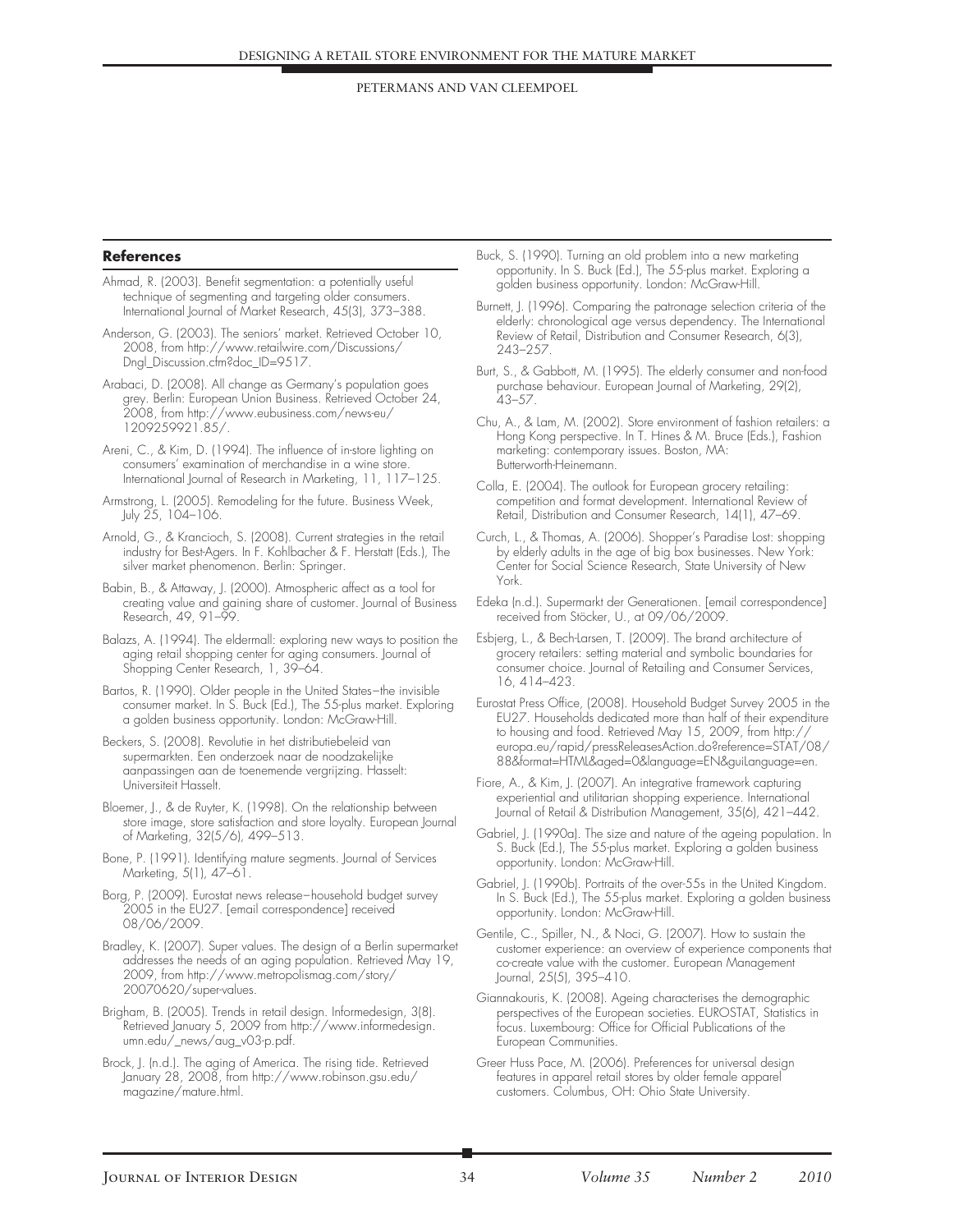- Guy, C. (1998a). Classifications of retail stores and shopping centres: Some methodological issues. GeoJournal, 45, 255–264.
- Guy, C. (1998b). Controlling new retailing spaces, the impress of planning policies in Western Europe. Urban Studies, 35(5–6), 953–979.
- Hare, C. (2003). The food-shopping experience: a satisfaction survey of older Scottish consumers. International Journal of Retail & Distribution Management, 31(5), 244–255.
- Holbrook, M., & Hirschman, E. (1982). The experiential aspects of consumption: consumer fantasies, feelings and fun. Journal of Consumer Research, 9, 132–140.
- Hunt, M. (1992). The design of supportive environments for older people. Journal of Housing for the Elderly, 9(1–2), 127–140.
- Hurst, B. (2008). New store considered for senior shoppers. Retrieved October 10, 2008, from http://www.retailwire.com/ Discussions/Sngl\_Discussion.cfm/13203.
- Kim, Y., Kang, J., & Kim, M. (2005). The relationships among family and social interaction, loneliness, mall shopping motivation, and mall spending of older consumers. Psychology & Marketing, 22(12), 995–1015.
- Kindleysides, J. (2007). An introduction to retail design. Retrieved June 16, 2007, from http://www.design-council.org.uk/ en/About-Design/Design-Disciplines/Retail-Design/ Recommended-reading/.
- Kotler, P. (1973). Atmospherics as a marketing tool. Journal of Retailing, 49, 48–64.
- Kotler, P. (2001). Marketing management, Millenium Edition. Upper Saddle River, NJ: Pearson Education Company.
- Lumpkin, J., & Greenberg, B. (1982). Apparel-shopping patterns of the elderly consumer. Journal of Retailing, 58(4), 68–89.
- Lumpkin, J., & Hite, R. (1988). Retailers' offerings and elderly consumers' needs: do retailers understand the elderly? Journal of Business Research, 16, 313–326.
- Mathur, A., & Moschis, G. (2005). Antecedents of cognitive age: a replication and extension. Psychology & Marketing, 22(12), 969–994.
- Mathwick, C., Malhotra, N., & Rigdon, E. (2001). Experiential value: conceptualization, measurement and application in the catalog and Internet shopping environment. Journal of Retailing, 77, 39–56.
- Meneely, L., Strugnell, C., & Burns, A. (2009). Elderly consumers and their food store experiences. Journal of Retailing and Consumer Services, 16, 458-465.
- Mogelonsky, M. (1995). Satisfying senior shoppers. American Demographics, 17(4), 4.
- Moschis, G. (1992). Marketing to older adults: A handbook of information for strategy development. Westport, CT: Greenwood Press.
- Moschis, G. (1996). Gerontographics: life-stage segmentation for marketing strategy development. Westport, CT: Quorum Books.
- Moschis, G. (2003). Marketing to older adults: an updated overview of present knowledge and practice. Journal of Consumer Marketing, 20, 516–525.
- Myers, H., & Lumbers, M. (2006). Future of retail property. Consumers over 55: Silver shoppers provide a golden opportunity. London: British Council of Shopping Centres.
- Myers, H., & Lumbers, M. (2008). Understanding older shoppers: A phenomenological investigation. Journal of Consumer Marketing, 25(5), 294–301.
- Nijs, D., & Peters, F. (2002). Imagineering. Het creëren van belevingswerelden. Amsterdam: Boom.
- Null, R. A. (1989). Universal design for the elderly. Housing and Society, 16(3), 77–83.
- Oates, B., Shufeldt, L., & Vaught, B. (1996). Lifestyle segmentation: what retail store attributes are important to the elderly? Retrieved February 25, 2008, from http://www.sbaer.uca.edu/research/sma/1996/pdf/05.pdf.
- Pine, J., & Gilmore, J. H. (1999). The experience economy: Work is theatre and every business a stage. Boston: Harvard Business School Press.
- Pine, J., & Gilmore, J. (2008). Authenticiteit. Wat consumenten echt willen. Den Haag: Academic Service.
- Prahalad, C., & Ramaswamy, V. (2004). The future of competition. Boston: Harvard Business School Press.
- Ralli, T. (2003). International business; as Europe ages, a grocery chain extends a hand. The New York Times. Retrieved October 10, 2008, from http://query.nytimes.com/ gst/fullpage.html?res=9B03E1D7143EF934A15751C1A 9659C8B63&sec=&spon=&pagewanted=1.
- Retailnews.nl (2008). Supermarkt laat seniorenmarkt links liggen. Retrieved November 13, 2008, from http://www.retailnews.nl.
- Retailnews.nl (2009). Winkelier doet te weinig voor ouderen. Retrieved May 18, 2009, from http://www.retailnews.nl/nieuws/?id=23746.
- Robinson, C. (2008). Tesco to adapt supermarket for pensioners. The Journal–ncjMedia Limited. Retrieved October 17, 2008, from http://www.journallive.co.uk/north-east-news/todaysnews/tm\_headline=tesco–to-adapt-supermarket-forpensioners.html.
- Schiffman, L., & Sherman, E. (1991). Value orientations of new-age elderly: the coming of an ageless market. Journal of Business Research, 22, 187–194.
- Schmidt, R., Segal, R., & Cartwright, C. (1994). Two-stop shopping or polarization? Whither UK grocery retailing? International Journal of Retail and Distribution Management, 22(1), 12–19.
- Sherman, E., Schiffman, L., & Mathur, A. (2001). The influence of gender on the new-age elderly's consumption orientation. Psychology & Marketing, 18(10), 1073–1089.
- Sims, P. (2008). Tesco reveals Britain's first 'pensioner-friendly' supermarket–with magnifying glasses and seats on trolleys. The